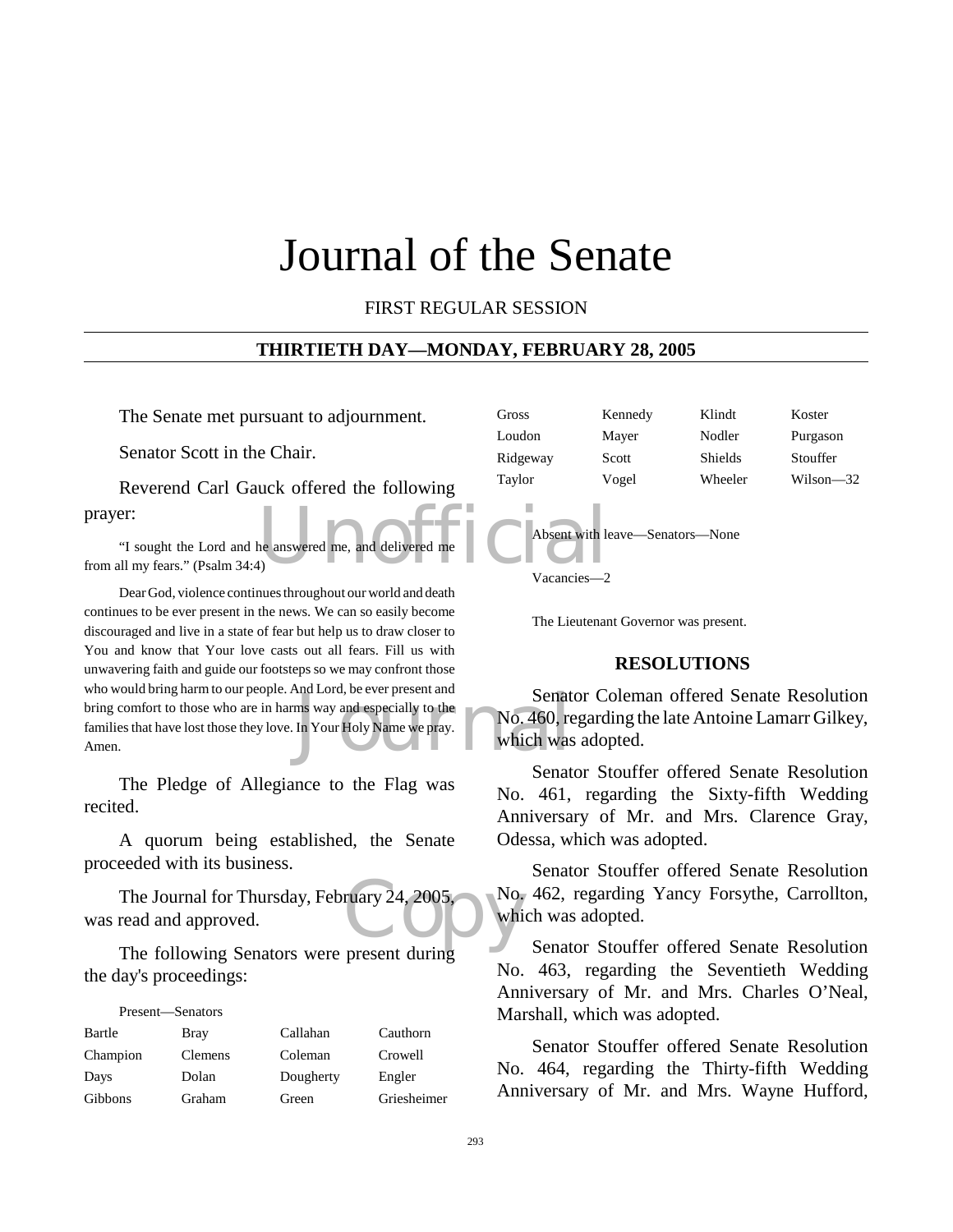Lexington, which was adopted.

Senator Stouffer offered Senate Resolution No. 465, regarding the Sixty-seventh Wedding Anniversary of Mr. and Mrs. Stokley Ring, Odessa, which was adopted.

Senator Stouffer offered Senate Resolution No. 466, regarding the Concerned Citizens for the Black Community, Boonville, which was adopted.

Senator Vogel offered Senate Resolution No. 467, regarding Bobby L. Thomas, Fulton, which was adopted.

Senator Gibbons offered Senate Resolution No. 468, regarding Scoutmaster Tony Wicker, Kirkwood, which was adopted.

No. 469, regarding Dr. Ken White, D.V.M., would build on the experiment of the New United States to strate States to strate States to strate States to strate States to strate States where  $\frac{1}{2}$  Senator Crowell offered Senator Crowell offered Senate Resolution Perryville, which was adopted.

Senator Crowell offered Senate Resolution No. 470, regarding the Jackson R-II School District, Jackson, which was adopted.

Senator Crowell offered Senate Resolution No. 471, regarding the Sixtieth Wedding Anniversary of Mr. and Mrs. Wallace Knight, Cape Girardeau, which was adopted.

Cape Girardeau, which was adopted.<br>
Senator Stouffer offered Senate Resolution<br>
No. 472, regarding Kenneth A. Lenz, which was<br>
read the Is Senator Stouffer offered Senate Resolution adopted.

Senator Stouffer offered Senate Resolution No. 473, regarding Vicki McCarrell, Pilot Grove, which was adopted.

ate Resolution for<br>Sweet Springs, sector<br>and Senator Stouffer offered Senate Resolution No. 474, regarding Tom Carrender, Sweet Springs, which was adopted.

#### **CONCURRENT RESOLUTIONS**

Senators Ridgeway and Wheeler offered the following concurrent resolution:

#### SENATE CONCURRENT RESOLUTION NO. 6

WHEREAS, Taiwan and the United States enjoy one of the most important economic and strategic international relationships that exists today; and

WHEREAS, together, Taiwan and the United States promote a shared belief in freedom, democracy, and market principles; and

WHEREAS, the level of mutual investment between Taiwan and the United States is quite high; and

WHEREAS, streamlined foreign investment procedures developed under a Taiwan-United States free trade agreement would lead to further investment by firms in both Taiwan and the United States and would create new business opportunities and new jobs; and

WHEREAS, a Taiwan-United States free trade agreement would encourage greater innovations and manufacturing efficiencies by stimulating joint technological development, practical applications, and new cooperative ventures; and

WHEREAS, a recent study by the United States International Trade Commission supports the negotiation of a Taiwan-United States free trade agreement; and

WHEREAS, a Taiwan-United States free trade agreement would build on the existing strong relations between Taiwan and the United States to simultaneously boost Taiwan's security and democracy and serve the broader interests of the United States in the Asia-Pacific region:

NOW THEREFORE BE IT RESOLVED that the members of the Missouri Senate, Ninety-Third General Assembly, First Regular Session, the House of Representatives concurring therein, hereby support the negotiations of a Taiwan-United States free trade agreement.

## **INTRODUCTION OF BILLS**

The following Bills and Joint Resolution were read the 1st time and ordered printed:

**SB 424**–By Callahan and Bartle.

An Act to repeal section 577.023, RSMo, section 302.309 as enacted by house substitute for senate substitute for senate committee substitute for senate bill nos. 1233, 840 & 1043, ninetysecond general assembly, second regular session and section 302.309 as enacted by conference committee substitute no. 2 for senate committee substitute for house committee substitute for house bill nos. 302 & 38, ninety-first general assembly, first regular session, and to enact in lieu thereof three new sections relating to intoxication-related traffic offenses, with penalty provisions.

**SB 425**–By Callahan and Bartle.

An Act to repeal section 570.120, RSMo, and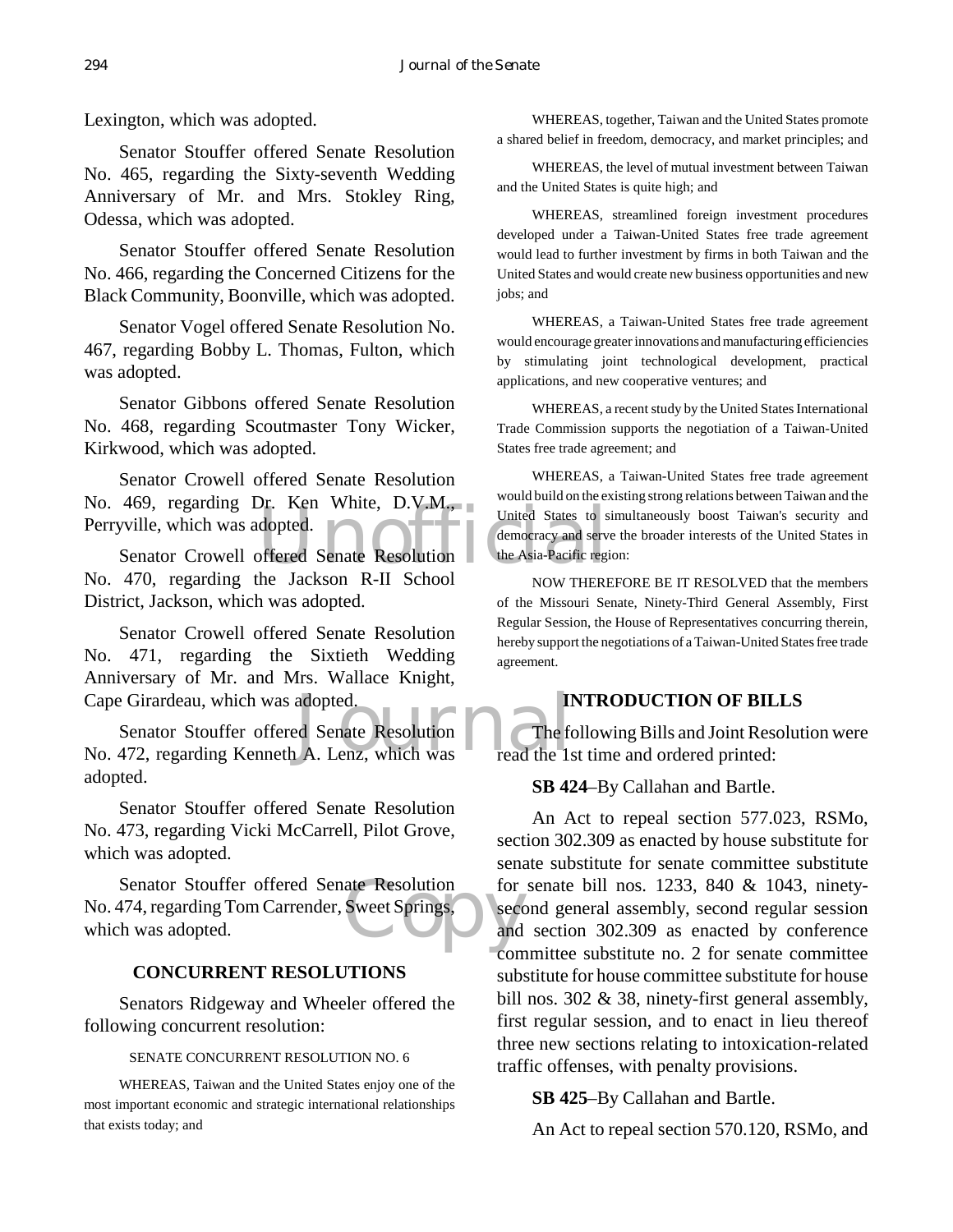to enact in lieu thereof one new section relating to bad checks, with penalty provisions.

**SB 426**–By Callahan.

An Act to repeal section 302.341, RSMo, and to enact in lieu thereof one new section relating to the expungement of drivers' license suspensions.

**SB 427**–By Callahan.

An Act to repeal section 227.100, RSMo, and to enact in lieu thereof one new section relating to the highway construction bidding process.

**SB 428**–By Callahan.

An Act to amend chapter 375, RSMo, by adding thereto one new section relating to insurance discounts for senior citizens.

**SB 429**–By Callahan.

under 135, RSMo, by<br>
w section relating to a tax<br>
on a hand of to a hand of to a hand of to a hand of to a hand of to a hand of to a hand of to a hand of to a hand of to a hand of to a hand of to a hand of to a hand of to An Act to amend chapter 135, RSMo, by adding thereto one new section relating to a tax credit for canine adoption.

**SB 430**–By Callahan.

An Act to repeal section 572.010, RSMo, and to enact in lieu thereof one new section relating to gambling devices.

**SB 431**–By Callahan.

SB 431-By Callahan.<br>
An Act to repeal section 144.518, RSMo, and to enact in to enact in lieu thereof two new sections relating to local sales taxes for museum and tourism-related activities, with an emergency clause.

**SB 432**–By Stouffer.

b8, KSM0, by<br>ating to animal An Act to amend chapter 268, RSMo, by adding thereto one new section relating to animal identification.

**SB 433**–By Stouffer.

An Act to amend chapter 383, RSMo, by adding thereto eight new sections relating to the establishment of the Missouri health care stabilization fund.

**SB 434**–By Cauthorn.

An Act to repeal section 621.015, RSMo, and

to enact in lieu thereof three new sections relating to the administrative hearing commission.

# **SB 435**–By Wilson.

An Act to repeal section 339.532, RSMo, and to enact in lieu thereof four new sections relating to fraudulent real estate transactions, with penalty provisions.

# **SB 436**–By Bray.

An Act to amend chapter 135, RSMo, by adding thereto twenty new sections relating to senior citizen homestead deferral of taxes.

# **SB 437**–By Bray.

An Act to repeal sections 566.200 and 566.223, RSMo, and to enact in lieu thereof three new sections relating to international marketing, with penalty provisions.

**SB 438**–By Bartle and Callahan.

An Act to repeal section 568.045, RSMo, and to enact in lieu thereof one new section relating to endangering the welfare of a child, with penalty provisions.

**SB 439**–By Bartle and Callahan.

An Act to repeal section 568.050, RSMo, and to enact in lieu thereof one new section relating to endangering the welfare of a child, with penalty provisions.

**SB 440**–By Ridgeway.

An Act to repeal section 144.030, RSMo, and to enact in lieu thereof one new section relating to sales and use tax exemptions.

**SB 441**–By Ridgeway.

An Act to amend chapter 302, RSMo, by adding thereto one new section relating to the suspension of driver's licenses and motor vehicle registrations for failing to pay towing charges.

# **SB 442**–By Ridgeway.

An Act to repeal section 570.145, RSMo, and to enact in lieu thereof one new section relating to financial exploitation of the elderly, with penalty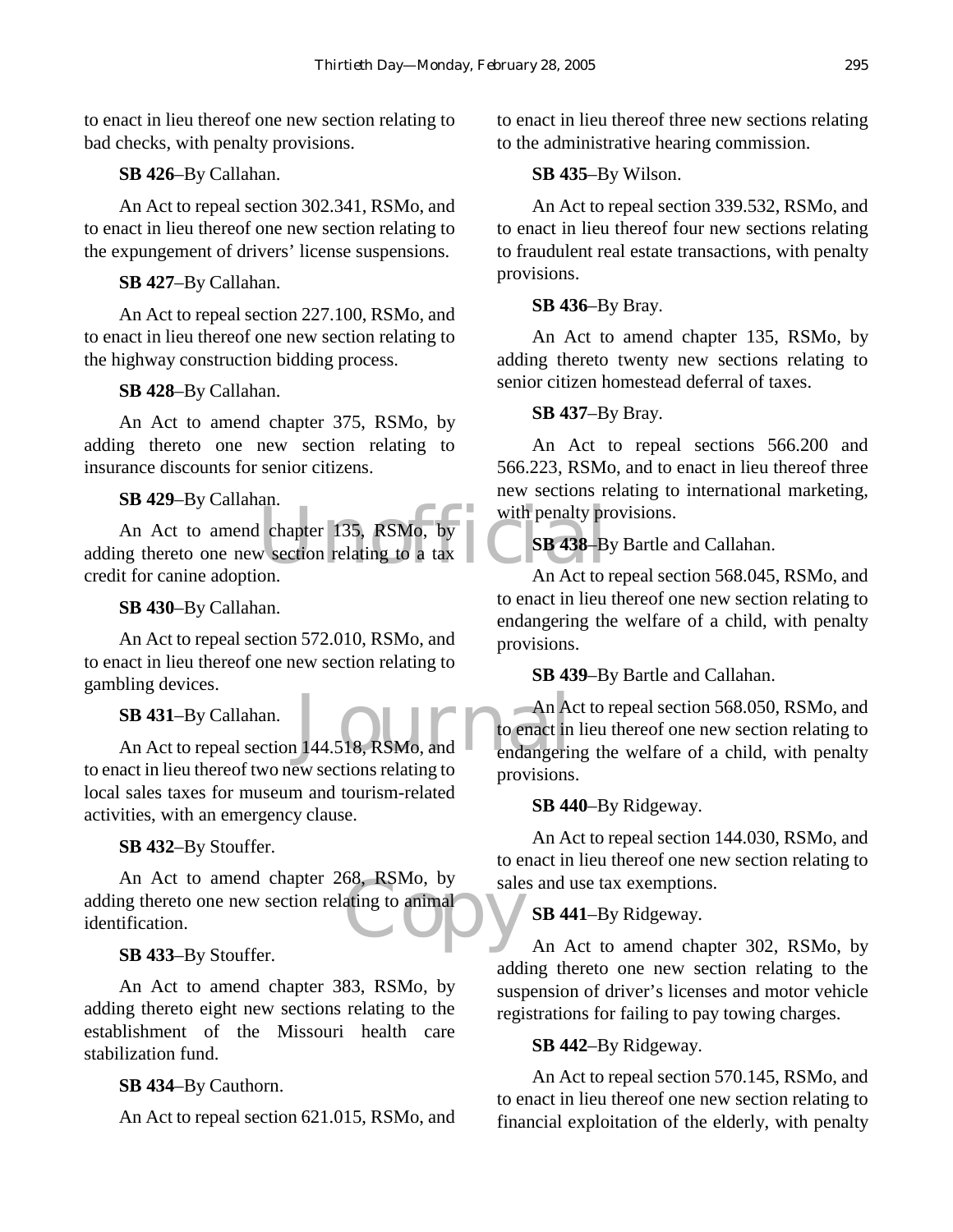provisions.

## **SB 443**–By Taylor.

An Act to repeal sections 381.058, 381.410, and 381.412, RSMo, and to enact in lieu thereof four new sections relating to title insurance.

**SB 444**–By Taylor.

An Act to amend chapter 429, RSMo, by adding thereto one new section relating to establishing escrow accounts to satisfy mechanics' liens with respect to certain real estate transactions, with penalty provisions.

# **SB 445**–By Taylor.

An Act to repeal section 306.030, RSMo, and to enact in lieu thereof two new sections relating to the state water patrol.

# **SB 446**–By Crowell.

An Act to amend chapters 21, 172, and 174, RSMo, by adding thereto three new sections relating to employment practices of certain higher education institutions.

# **SB 447**–By Crowell.

to enact in lieu thereof one new section relating to<br>
the eight-year transfer provision under the<br>
Missouri state employees' retirement system.<br>
Graham. An Act to repeal section 104.800, RSMo, and the eight-year transfer provision under the Missouri state employees' retirement system.

# **SB 448**–By Crowell.

An Act to repeal section 545.550, RSMo, and to enact in lieu thereof one new section relating to housing a defendant after a change of venue.

# **SB 449**–By Crowell.

21, RSMo, and V<br>tion relating to add An Act to repeal section 143.121, RSMo, and to enact in lieu thereof one new section relating to taxation of pension and retirement income.

# **SB 450**–By Dolan.

An Act to authorize the conveyance of state property.

# **SB 451**–By Dolan.

An Act to amend chapter 455, RSMo, by

adding thereto one new section relating to the adult abuse fatality review panel.

# **SB 452**–By Dolan.

An Act to repeal section 409.107, RSMo, relating to the issuance of securities.

# **SB 453**–By Loudon.

An Act to repeal section 82.291, RSMo, and to enact in lieu thereof one new section relating to removal of nuisances, with an expiration date.

# **SB 454**–By Loudon.

An Act to amend chapter 160, RSMo, by adding thereto one new section relating to American Sign Language.

# **SB 455**–By Loudon.

 $\begin{array}{|c|c|c|}\n\hline\n\text{All.}\n\end{array}$  and 174, The metal of the section of the sections of the section of the section of the section of the section of the section of the section of the section of the section of the section of An Act to repeal sections 160.400, 160.405, 160.410, 160.415, 160.420, and 167.349, RSMo, and to enact in lieu thereof six new sections relating to charter schools.

## **SB 456**–By Nodler.

An Act to repeal sections 536.010, 536.050, 536.300, 536.305, and 536.310, RSMo, and to enact in lieu thereof nine new sections relating to small business.

**SB 457**–By Wheeler, Champion, Taylor and Graham.

An Act to repeal sections 660.600 and 660.603, RSMo, and to enact in lieu thereof two new sections relating to the long-term care ombudsman program.

**SB 458**–By Wheeler and Bray.

An Act to amend chapter 338, RSMo, by adding thereto one new section relating to the duty of a pharmacist to fill prescriptions.

# **SB 459**–By Green.

An Act to repeal section 143.121, RSMo, and to enact in lieu thereof two new sections relating to small business health insurance expenses deduction.

**SB 460**–By Koster.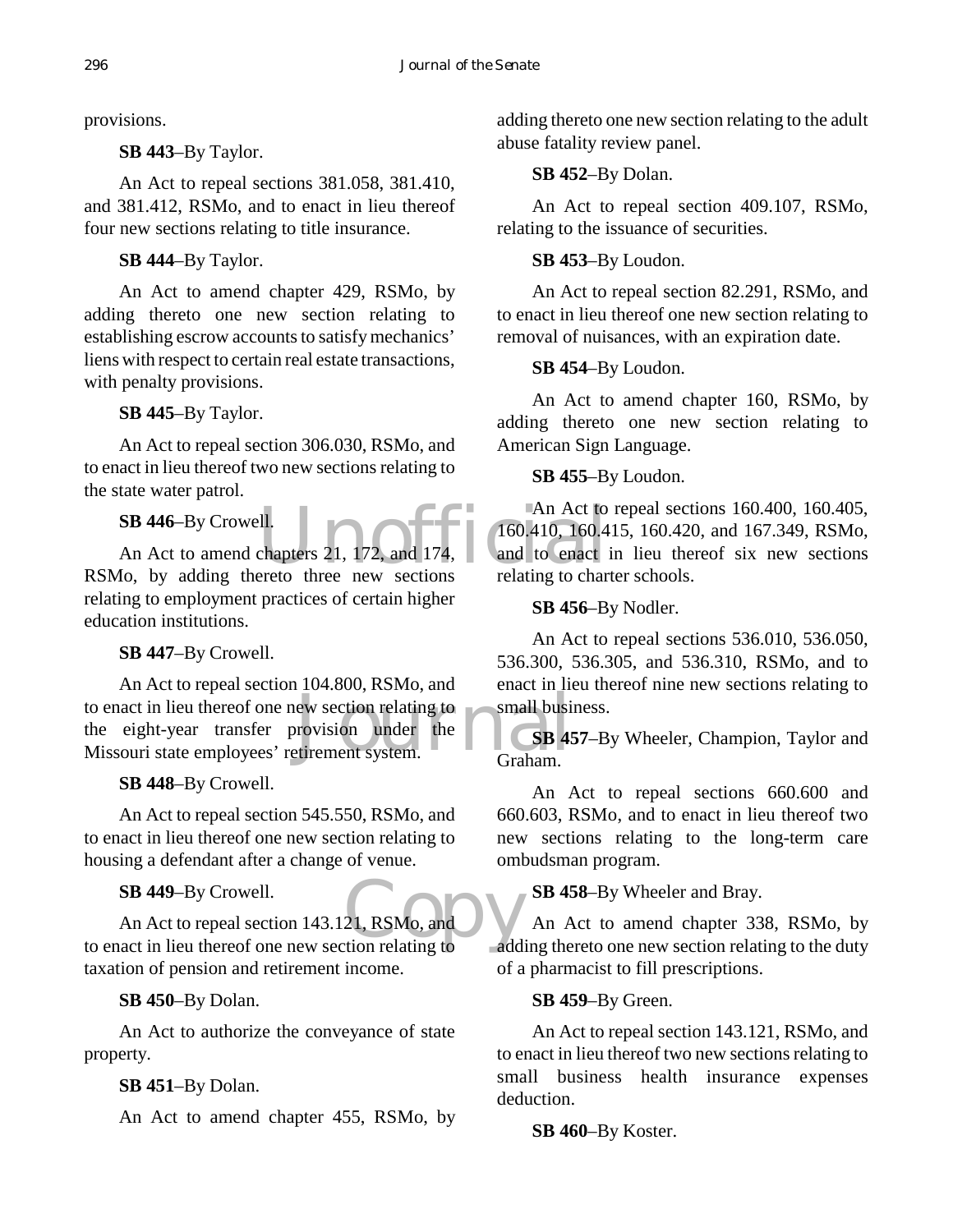An Act to repeal section 375.146, RSMo, and to enact in lieu thereof two new sections relating to insurance fraud, with penalty provisions.

#### **SB 461**–By Koster.

An Act to repeal sections 217.705, 565.081, 565.082, and 565.083, RSMo, and to enact in lieu thereof four new sections relating to probation and parole officers, with penalty provisions.

**SB 462**–By Klindt.

An Act to repeal section 393.145, RSMo, and to enact in lieu thereof two new sections relating to certain sewer and water corporations.

## **SB 463**–By Gross.

An Act to repeal section 610.010, RSMo, and to enact in lieu thereof one new section relating to quasi-public governmental bodies.

**SB 464**–By Vogel.

to enact in lieu thereof one new section relating to the Missouri state penitentiary redevelopment commission.

**SB 465**–By Vogel.

An Act to repeal sections 301.215, 301.560,<br>and 365.200, RSMo, and to enact in lieu thereof 115.295,<br>two new sections relating to motor vehicle dealers. 115.481. An Act to repeal sections 301.215, 301.560, and 365.200, RSMo, and to enact in lieu thereof

**SB 466**–By Vogel.

An Act to repeal sections 104.403 and 104.404, RSMo, and to enact in lieu thereof three new sections relating to state employee retirement incentive, with an emergency clause.

**SB 467**–By Griesheimer.

SB 467-By Griesheimer.<br>
An Act to repeal sections 260.325, 260.330, 260.335 and 260.345, RSMo, and to enact in lieu thereof four new sections relating to solid waste.

**SB 468**–By Griesheimer.

An Act to amend chapter 204, RSMo, by adding thereto thirty-three new sections relating to reorganized common sewer districts.

**SB 469**–By Griesheimer.

An Act to repeal sections 51.281, 54.010, 54.280, 54.320, 54.330, 65.110, 65.160, 65.460, 65.490, 65.600, 136.010, 136.160, 137.465, 137.585, 139.120, 139.350, 139.400, 139.420, 139.430, 139.440, 139.450, 139.460, 165.071, 242.560, 245.205, and 301.025, RSMo, and to enact in lieu thereof twenty-six new sections relating to consolidation of tax collection, with an expiration date for certain sections.

#### **SB 470**–By Engler.

An Act to amend chapter 319, RSMo, by adding thereto fourteen new sections relating to the blasting and excavation, with penalty provisions and an expiration date for a certain section.

#### **SB 471**–By Engler.

i-public governmental bodies.<br>
SB 464-By Vogel.<br>
An Act to repeal section 217.905, RSMo, and<br>
The penalty provision of An Act to amend chapter 304, RSMo, by adding thereto one new section relating to the certification of certain tow truck operators, with penalty provisions.

**SB 472**–By Coleman and Days.

An Act to repeal sections 28.035, 115.105, 115.126, 115.159, 115.275, 115.277, 115.279, 115.281, 115.283, 115.284, 115.287, 115.289, 115.290, 115.291, 115.292, 115.293, 115.294, 115.295, 115.297, 115.299, 115.300, 115.301, 115.303, 115.417, 115.436, 115.447, 115.477, 115.481, 115.507, 115.631, 115.637, 115.658, 116.310, and 486.350, RSMo, and to enact in lieu thereof thirty-three new sections relating to elections, with penalty provisions and an effective date.

## **SB 473**–By Kennedy.

An Act to repeal section 163.031, RSMo, and to enact in lieu thereof one new section relating to state aid for public schools, with an emergency clause.

## **SB 474**–By Kennedy.

An Act to repeal sections 138.010, 138.200, and 138.236, RSMo, and to enact in lieu thereof three new sections relating to the accurate assessment act.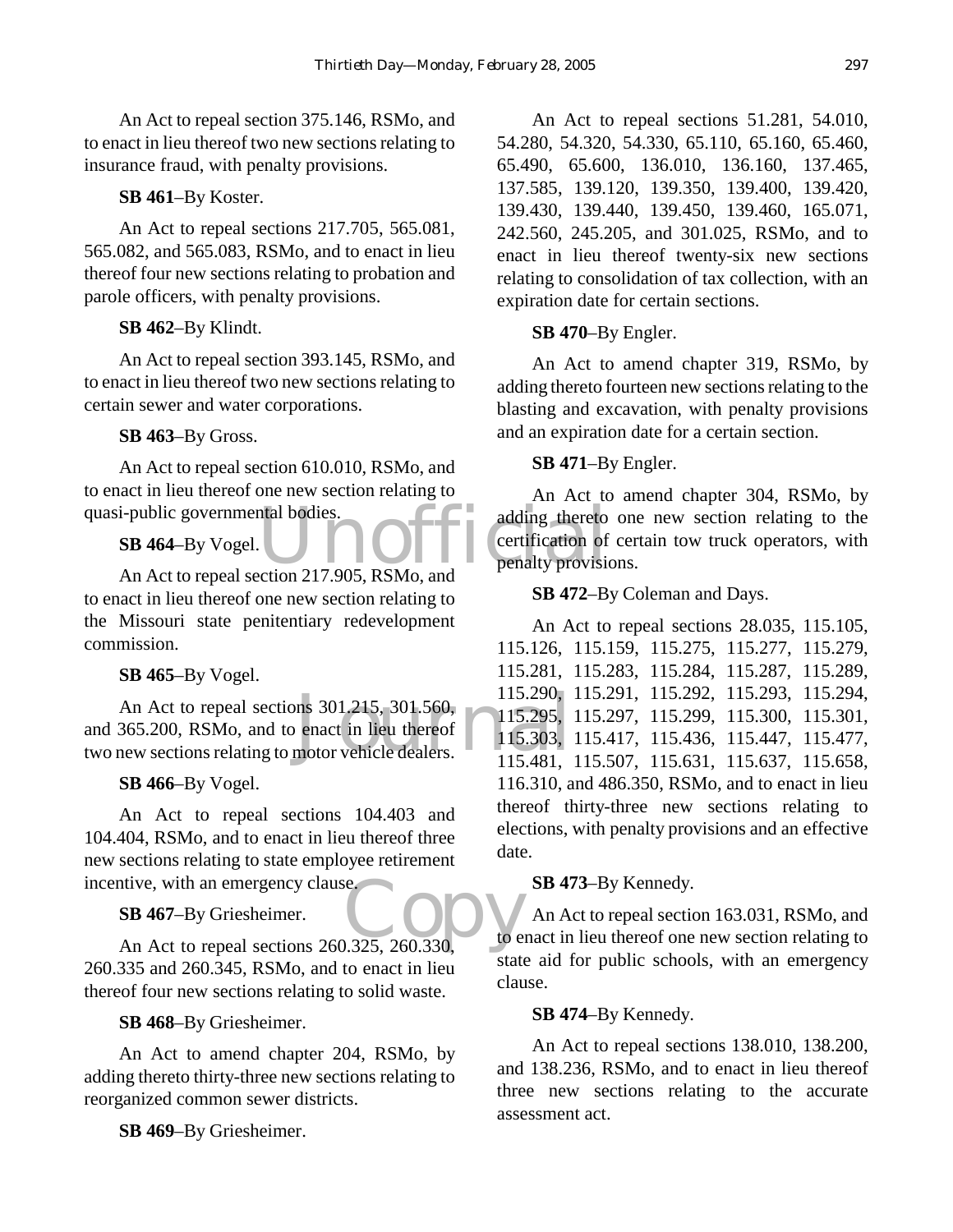**SB 475**–By Kennedy.

An Act to repeal section 163.031, RSMo, and to enact in lieu thereof one new section relating to state aid for certain at-risk students.

**SB 476**–By Scott.

An Act to repeal sections 361.060, 361.070, 361.080, 361.262, 361.365, 362.042, 362.107, 362.170, 362.210, 362.213, 362.215, 362.217, 362.225, 362.300, 362.305, 362.310, 362.315, 362.520, and 362.600, RSMo, and to enact in lieu thereof thirteen new sections relating to banks and banking, with penalty provisions.

#### **SB 477**–By Scott.

An Act to repeal section 313.810, RSMo, and to enact in lieu thereof one new section relating to gaming.

## **SB 478**–By Scott.

mg.<br>
SB 478-By Scott.<br>
An Act to repeal sections 115.081, 115.126, Mr. Presid 115.223, 115.277, 115.279, 115.283, 115.287, 115.290, 115.291, 115.295, 115.300, 115.430, and 115.637, RSMo, and to enact in lieu thereof fifteen new sections relating to elections, with penalty provisions.

## **SB 479**–By Scott.

105.483, RSMo, and THIRI An Act to repeal section 105.483, RSMo, and to enact in lieu thereof one new section relating to filing of financial interest statements.

## **SB 480**–By Shields.

their children's education.<br>
SIR 20-By Shields An Act to amend chapter 167, RSMo, by adding thereto one new section relating to effective their children's education.

## **SJR 20**–By Shields.

Joint Resolution submitting to the qualified voters of Missouri, an amendment repealing section 26(b) of article VI of the Constitution of Missouri, and adopting one new section in lieu thereof relating to bonded indebtedness of school districts.

#### **REPORTS OF STANDING COMMITTEES**

Senator Cauthorn, Chairman of the Committee on Governmental Accountability and Fiscal Oversight, submitted the following reports:

Mr. President: Your Committee on Governmental Accountability and Fiscal Oversight, to which was referred **SCS** for **SB 138**, begs leave to report that it has considered the same and recommends that the bill do pass.

Also,

Mr. President: Your Committee on Governmental Accountability and Fiscal Oversight, to which was referred **SB 240**, begs leave to report that it has considered the same and recommends that the bill do pass and be placed on the Consent Calendar.

# Also,

Mr. President: Your Committee on Governmental Accountability and Fiscal Oversight, to which was referred **SB 241**, begs leave to report that it has considered the same and recommends that the bill do pass and be placed on the Consent Calendar.

# **THIRD READING OF SENATE BILLS**

## **SCS** for **SB 138**, entitled:

## SENATE COMMITTEE SUBSTITUTE FOR SENATE BILL NO. 138

An Act to repeal section 92.402, RSMo, and to enact in lieu thereof one new section relating to taxation for public mass transportation systems.

Was taken up by Senator Wheeler.

On motion of Senator Wheeler, **SCS** for **SB 138** was read the 3rd time and passed by the following vote:

| YEAS—Senators |                |           |             |
|---------------|----------------|-----------|-------------|
| Bartle        | Bray           | Callahan  | Cauthorn    |
| Champion      | <b>Clemens</b> | Coleman   | Crowell     |
| Days          | Dolan          | Dougherty | Engler      |
| Gibbons       | Graham         | Green     | Griesheimer |
| Gross         | Kennedy        | Klindt    | Koster      |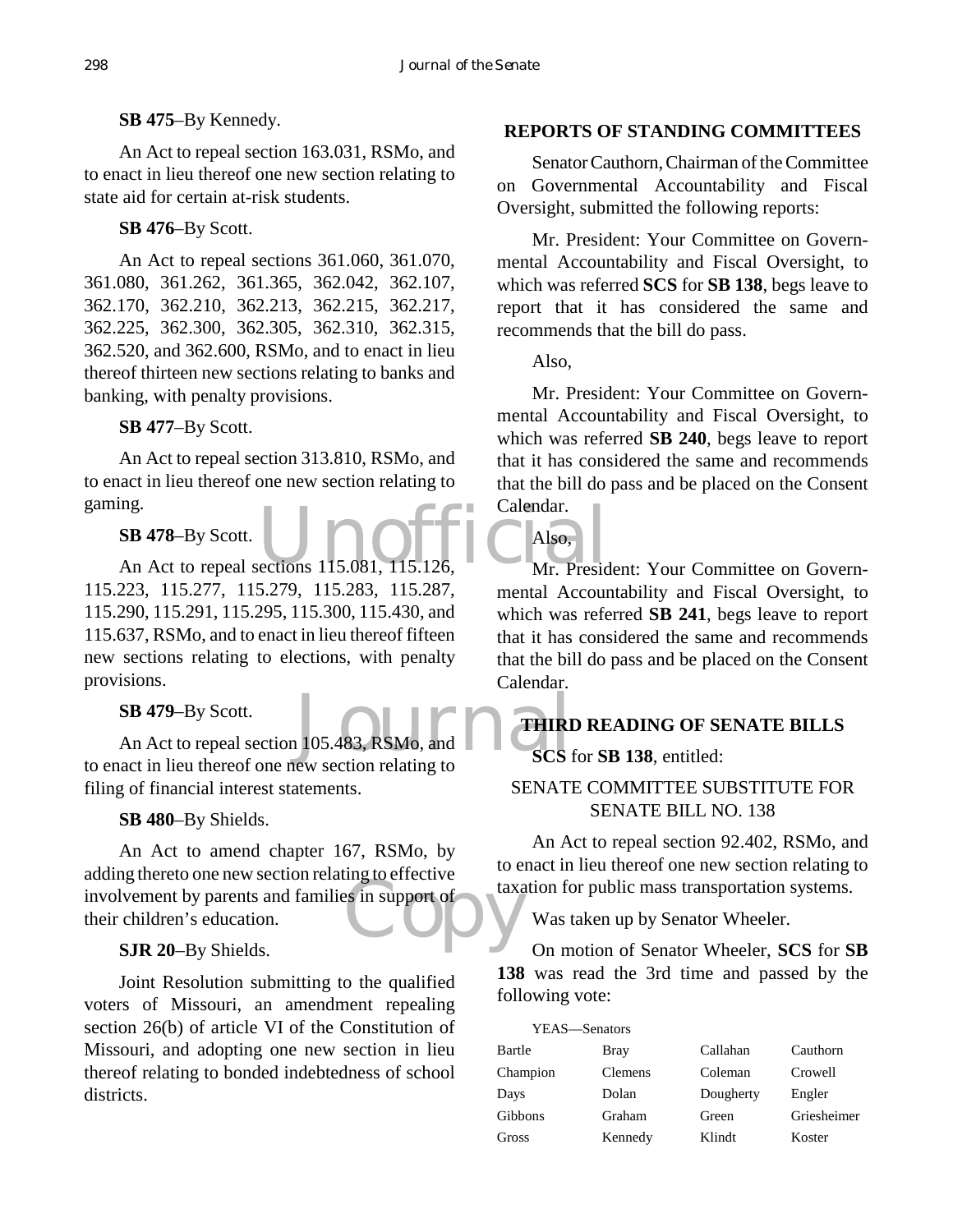| Loudon | Mayer   | Nodler    | Purgason |
|--------|---------|-----------|----------|
| Scott  | Shields | Stouffer  | Taylor   |
| Vogel  | Wheeler | Wilson—31 |          |

NAYS—Senator Ridgeway—1

Absent—Senators—None

Absent with leave—Senators—None

Vacancies—2

The President declared the bill passed.

On motion of Senator Wheeler, title to the bill was agreed to.

Senator Wheeler moved that the vote by which the bill passed be reconsidered.

Senator Shields moved that motion lay on the leave to report<br>
i, which motion prevailed.<br>
President Pro Tem Gibbons assumed the Senator table, which motion prevailed.

President Pro Tem Gibbons assumed the Chair.

#### **REPORTS OF STANDING COMMITTEES**

Senator Loudon, Chairman of the Committee on Small Business, Insurance and Industrial Relations, submitted the following report:

Developm<br>
owing report:<br>
Committee on Small<br>
dustrial Relations, to that the Mr. President: Your Committee on Small Business, Insurance and Industrial Relations, to which was referred **SB 185**, begs leave to report that it has considered the same and recommends that the bill do pass.

Senator Vogel, Chairman of the Committee on Ways and Means, submitted the following report:

Ways and Means, submitted the following report:<br>
Mr. President: Your Committee on Ways and<br>
Means, to which was referred **SB 269**, begs leave that Mr. President: Your Committee on Ways and to report that it has considered the same and recommends that the Senate Committee Substitute, hereto attached, do pass.

Senator Champion, Chairman of the Committee on Aging, Families, Mental and Public Health, submitted the following report:

Mr. President: Your Committee on Aging, Families, Mental and Public Health, to which was referred **SB 173**, begs leave to report that it has considered the same and recommends that the bill do pass.

Senator Dolan, Chairman of the Committee on Transportation, submitted the following report:

Mr. President: Your Committee on Transportation, to which was referred **SB 312**, begs leave to report that it has considered the same and recommends that the Senate Committee Substitute, hereto attached, do pass.

Senator Clemens, Chairman of the Committee on Agriculture, Conservation, Parks and Natural Resources, submitted the following report:

Mr. President: Your Committee on Agriculture, Conservation, Parks and Natural Resources, to which was referred **SB 187**, begs leave to report that it has considered the same and recommends that the bill do pass.

Senator Griesheimer, Chairman of the Committee on Economic Development, Tourism and Local Government, submitted the following reports:

Mr. President: Your Committee on Economic Development, Tourism and Local Government, to which was referred **SB 222**, begs leave to report that it has considered the same and recommends that the Senate Committee Substitute, hereto attached, do pass and be placed on the Consent Calendar.

#### Also,

Mr. President: Your Committee on Economic Development, Tourism and Local Government, to which was referred **SB 257**, begs leave to report that it has considered the same and recommends that the bill do pass and be placed on the Consent Calendar.

#### Also,

Mr. President: Your Committee on Economic Development, Tourism and Local Government, to which was referred **SB 258**, begs leave to report that it has considered the same and recommends that the Senate Committee Substitute, hereto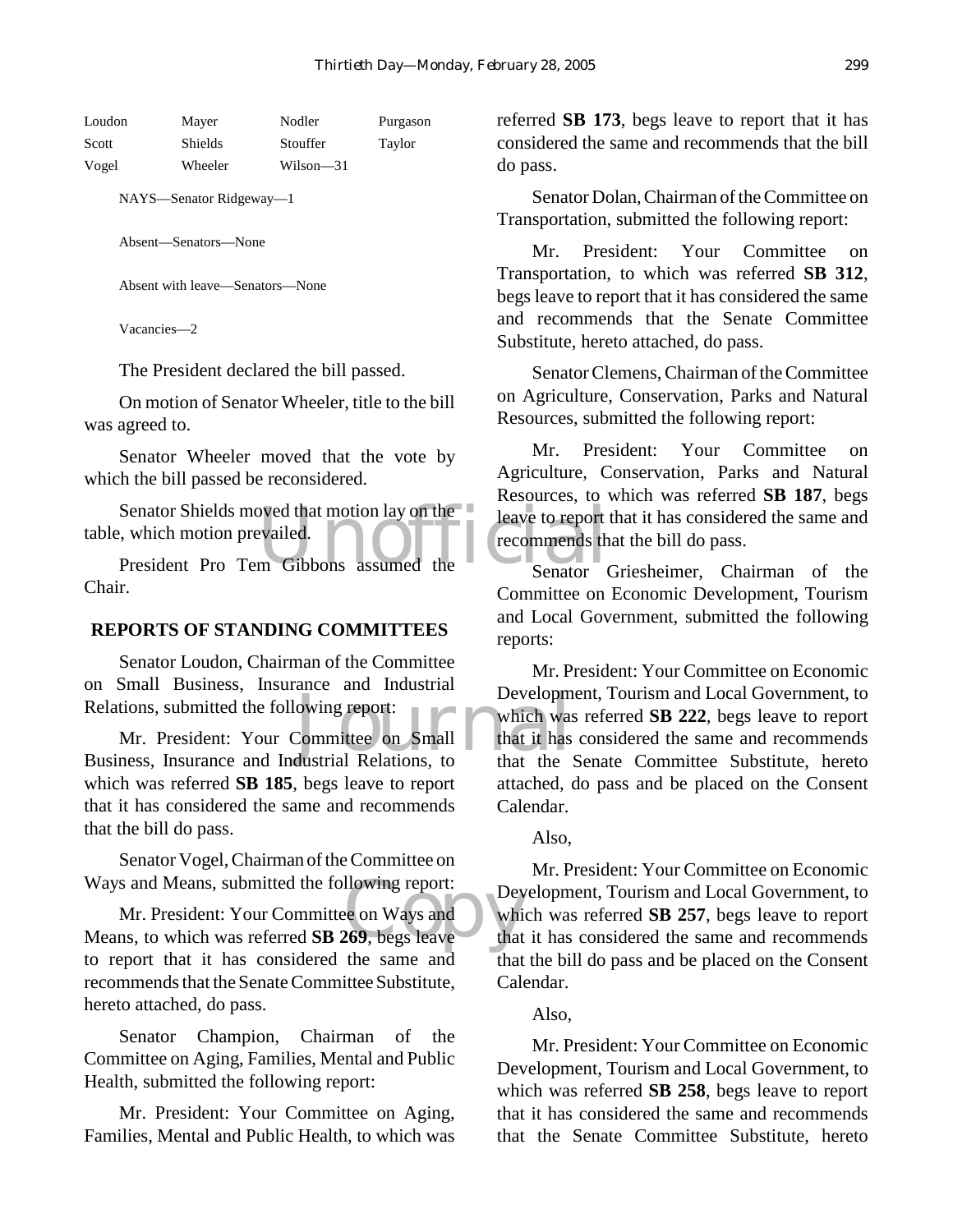attached, do pass and be placed on the Consent Calendar.

Also,

Mr. President: Your Committee on Economic Development, Tourism and Local Government, to which was referred **SB 259**, begs leave to report that it has considered the same and recommends that the bill do pass and be placed on the Consent Calendar.

#### Also,

Mr. President: Your Committee on Economic Development, Tourism and Local Government, to which was referred **SB 260**, begs leave to report that it has considered the same and recommends that the Senate Committee Substitute, hereto attached, do pass and be placed on the Consent Calendar.

#### Also,

hed, do pass and be placed on the Consent Mr. P<br>
ndar.<br>
Senator Nodler, Chairman of the Committee that it has Mr. President: Your Committee on Economic Development, Tourism and Local Government, to which was referred **SB 262**, begs leave to report that it has considered the same and recommends that the Senate Committee Substitute, hereto attached, do pass and be placed on the Consent Calendar.

on Education, submitted the following reports:

Copy and Mr. President: Your Committee on Education, to which was referred **SB 285**, begs leave to report that it has considered the same and recommends that the bill do pass and be placed on the Consent Calendar.

## Also,

Mr. President: Your Committee on Education, to which was referred **SB 155**, begs leave to report that it has considered the same and recommends that the Senate Committee Substitute, hereto attached, do pass and be placed on the Consent Calendar.

## Also,

Mr. President: Your Committee on Education,

to which were referred **SB 103** and **SB 115**, begs leave to report that it has considered the same and recommends that the Senate Committee Substitute, hereto attached, do pass and be placed on the Consent Calendar.

## Also,

Mr. President: Your Committee on Education, to which was referred **SB 42**, begs leave to report that it has considered the same and recommends that the bill do pass and be placed on the Consent Calendar.

Senator Loudon, Chairman of the Committee on Small Business, Insurance and Industrial Relations, submitted the following report:

Unofficial which was refer Mr. President: Your Committee on Small Business, Insurance and Industrial Relations, to which was referred **SB 57**, begs leave to report that it has considered the same and recommends that the Senate Committee Substitute, hereto attached, do pass and be placed on the Consent Calendar.

> Senator Scott, Chairman of the Committee on Financial and Governmental Organizations and Elections, submitted the following reports:

> Mr. President: Your Committee on Financial and Governmental Organizations and Elections, to which was referred **SB 318**, begs leave to report that it has considered the same and recommends that the bill do pass and be placed on the Consent Calendar.

## Also,

Mr. President: Your Committee on Financial and Governmental Organizations and Elections, to which was referred **SB 246**, begs leave to report that it has considered the same and recommends that the Senate Committee Substitute, hereto attached, do pass and be placed on the Consent Calendar.

## Also,

Mr. President: Your Committee on Financial and Governmental Organizations and Elections, to which was referred **SB 280**, begs leave to report that it has considered the same and recommends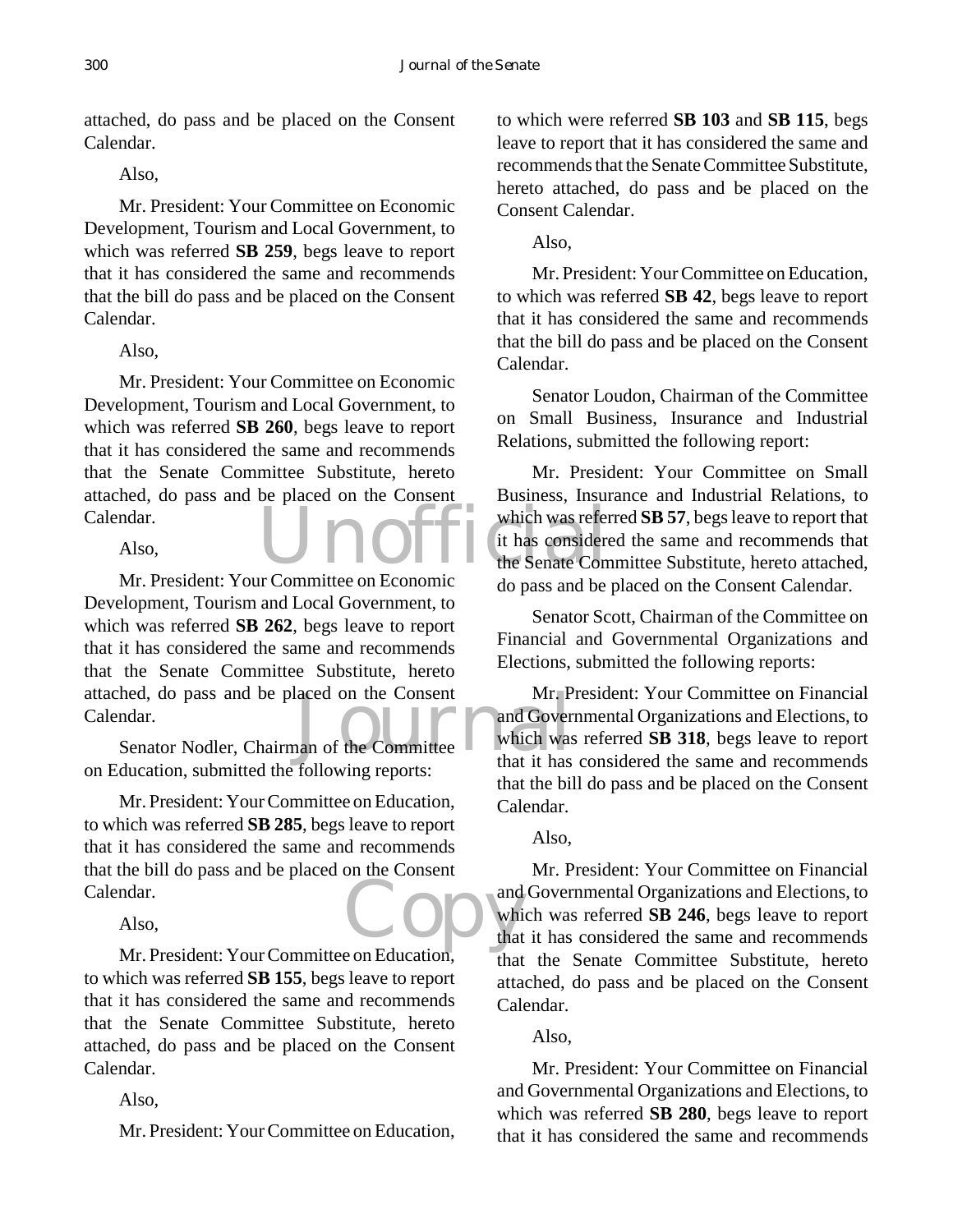that the bill do pass and be placed on the Consent Calendar.

Senator Bartle, Chairman of the Committee on the Judiciary and Civil and Criminal Jurisprudence, submitted the following report:

Mr. President: Your Committee on the Judiciary and Civil and Criminal Jurisprudence, to which was referred **SB 73**, begs leave to report that it has considered the same and recommends that the Senate Committee Substitute, hereto attached, do pass and be placed on the Consent Calendar.

#### **SENATE BILLS FOR PERFECTION**

Senator Cauthorn moved that **SB 147**, with **SCS**, be taken up for perfection, which motion prevailed.

ntitled:<br>The Presidential Commotion<br>BILL NO. 147 Was agreed to. **SCS** for **SB 147**, entitled: SENATE COMMITTEE SUBSTITUTE FOR SENATE BILL NO. 147

An Act to repeal section 142.031, RSMo, and to enact in lieu thereof one new section relating to the Missouri qualified biodiesel producer incentive fund.

Was taken up.

SB d<br>that SCS for SB 147 entitled:<br>revailed.<br>An Senator Cauthorn moved that **SCS** for **SB 147** be adopted, which motion prevailed.

On motion of Senator Cauthorn, **SCS** for **SB 147** was declared perfected and ordered printed.

#### **THIRD READING OF SENATE BILLS**

**SB 242**, introduced by Senator Scott, entitled:

take<br>Socott, entitled:<br>S8, RSMo, by An Act to amend chapter 58, RSMo, by adding thereto one new section relating to registration of deputy coroners and assistant coroners.

Was called from the Consent Calendar and taken up.

On motion of Senator Scott, **SB 242** was read the 3rd time and passed by the following vote:

| YEAS—Senators |         |                |             |
|---------------|---------|----------------|-------------|
| Bartle        | Bray    | Callahan       | Cauthorn    |
| Champion      | Clemens | Coleman        | Crowell     |
| Days          | Dolan   | Dougherty      | Engler      |
| Gibbons       | Graham  | Green          | Griesheimer |
| Gross         | Kennedy | Klindt         | Koster      |
| Loudon        | Mayer   | Nodler         | Purgason    |
| Ridgeway      | Scott   | <b>Shields</b> | Stouffer    |
| Taylor        | Vogel   | Wheeler        | Wilson-32   |

NAYS—Senators—None

Absent—Senators—None

Absent with leave—Senators—None

Vacancies—2

The President Pro Tem declared the bill passed.

On motion of Senator Scott, title to the bill was agreed to.

Senator Scott moved that the vote by which the bill passed be reconsidered.

Senator Shields moved that motion lay on the table, which motion prevailed.

**SB 131**, introduced by Senator Loudon, entitled:

An Act to repeal sections 375.532 and 376.300, RSMo, and to enact in lieu thereof two new sections relating to insurance company investment in preferred stocks.

Was called from the Consent Calendar and taken up.

On motion of Senator Loudon, **SB 131** was read the 3rd time and passed by the following vote:

| YEAS—Senators |                |                |             |
|---------------|----------------|----------------|-------------|
| Bartle        | Bray           | Callahan       | Cauthorn    |
| Champion      | <b>Clemens</b> | Coleman        | Crowell     |
| Days          | Dolan          | Dougherty      | Engler      |
| Gibbons       | Graham         | Green          | Griesheimer |
| Gross         | Kennedy        | Klindt         | Koster      |
| Loudon        | Mayer          | Nodler         | Purgason    |
| Ridgeway      | Scott          | <b>Shields</b> | Stouffer    |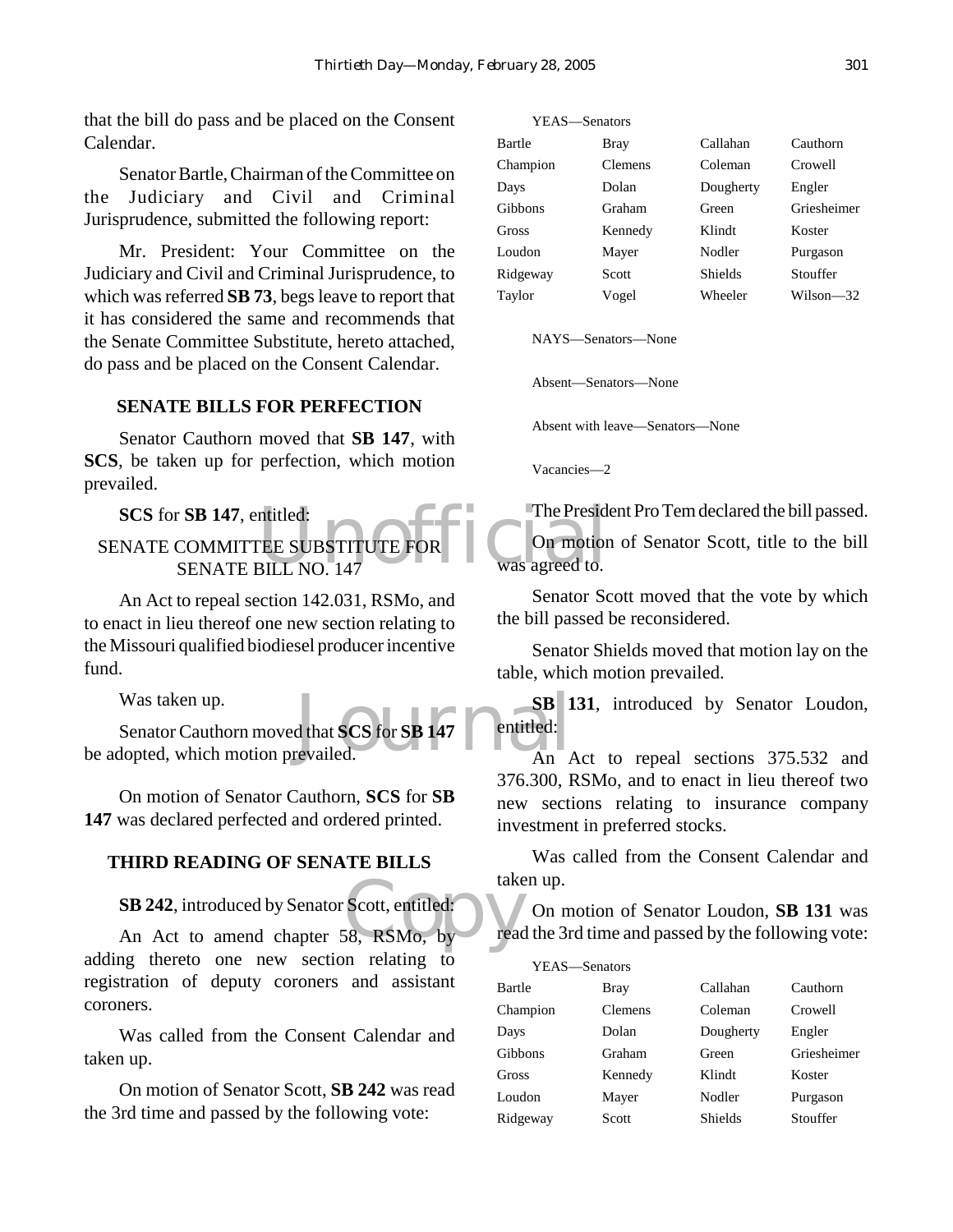NAYS—Senators—None

Absent—Senators—None

Absent with leave—Senators—None

Vacancies—2

President Kinder assumed the Chair.

The President declared the bill passed.

On motion of Senator Loudon, title to the bill was agreed to.

Senator Loudon moved that the vote by which the bill passed be reconsidered.

Senator Shields moved that motion lay on the senator taken up.<br>
SB 211, introduced by Senator Loudon, read the 3rd times Senator Shields moved that motion lay on the table, which motion prevailed.

entitled:

An Act to repeal sections 407.911, 407.912, and 407.913, RSMo, and to enact in lieu thereof three new sections relating to certain merchandising practices.

Calendar and The Cross Was called from the Consent Calendar and taken up.

On motion of Senator Loudon, **SB 211** was read the 3rd time and passed by the following vote:

```
YEAS—Senators
```

| Bartle   | <b>Bray</b>    | Callahan  | Cauthorn    |
|----------|----------------|-----------|-------------|
| Champion | <b>Clemens</b> | Coleman   | Crowell     |
| Days     | Dolan          | Dougherty | Engler      |
| Gibbons  | Graham         | Green     | Griesheimer |
| Gross    | Klindt         | Koster    | Loudon      |
| Mayer    | Nodler         | Purgason  | Ridgeway    |
| Scott    | <b>Shields</b> | Stouffer  | Taylor      |
| Vogel    | Wheeler        | Wilson—31 |             |

NAYS—Senators—None

Absent—Senator Kennedy—1

Absent with leave—Senators—None

Vacancies—2

The President declared the bill passed.

On motion of Senator Loudon, title to the bill was agreed to.

Senator Loudon moved that the vote by which the bill passed be reconsidered.

Senator Shields moved that motion lay on the table, which motion prevailed.

**SB 122**, introduced by Senator Nodler, entitled:

An Act to amend chapter 8, RSMo, by adding thereto one new section relating to the creation of the energy efficiency implementation act.

Was called from the Consent Calendar and taken up.

On motion of Senator Nodler, **SB 122** was read the 3rd time and passed by the following vote:

| YEAS—Senators  |                |           |             |
|----------------|----------------|-----------|-------------|
| Bartle         | Bray           | Callahan  | Cauthorn    |
| Champion       | <b>Clemens</b> | Coleman   | Crowell     |
| Days           | Dolan          | Dougherty | Engler      |
| <b>Gibbons</b> | Graham         | Green     | Griesheimer |
| Gross          | Klindt         | Koster    | Loudon      |
| Mayer          | Nodler         | Purgason  | Ridgeway    |
| Scott          | <b>Shields</b> | Stouffer  | Taylor      |
| Vogel          | Wheeler        | Wilson—31 |             |

NAYS—Senators—None

Absent—Senator Kennedy—1

Absent with leave—Senators—None

Vacancies—2

The President declared the bill passed.

On motion of Senator Nodler, title to the bill was agreed to.

Senator Nodler moved that the vote by which the bill passed be reconsidered.

Senator Shields moved that motion lay on the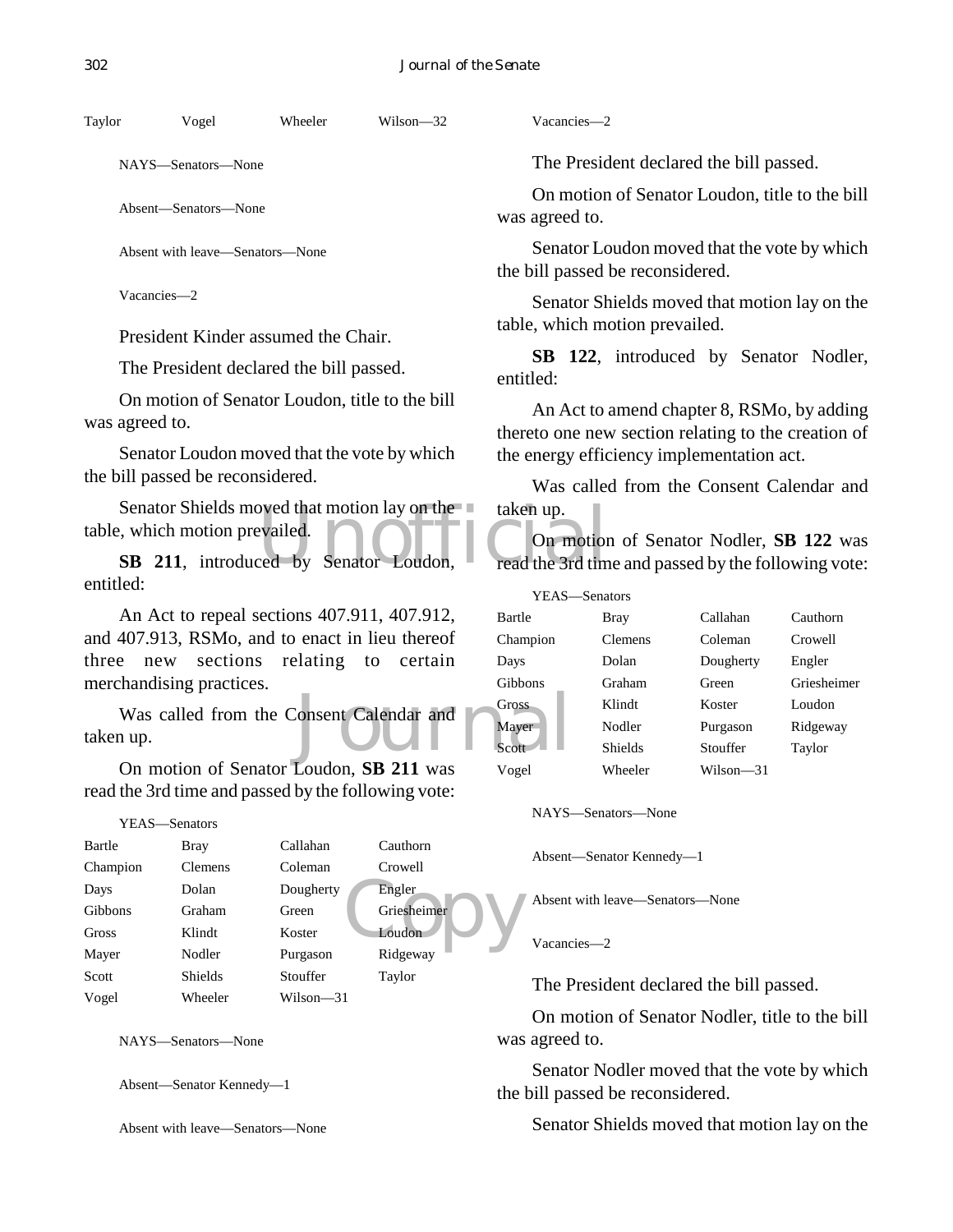table, which motion prevailed.

**SB 6**, with **SCS**, introduced by Senator Klindt, entitled:

An Act to amend chapter 640, RSMo, by adding thereto one new section relating to the establishment of the Missouri biomass technology commission, with an expiration date.

Was called from the Consent Calendar and taken up.

**SCS** for **SB 6**, entitled:

#### SENATE COMMITTEE SUBSTITUTE FOR SENATE BILL NO. 6

renewable energy technology commission, with an and SB 482-B<br>expiration date.<br>Was taken up. An Act to amend chapter 640, RSMo, by adding thereto one new section relating to the establishment of the Missouri alternative and expiration date.

Was taken up.

Senator Klindt moved that **SCS** for **SB 6** be adopted, which motion prevailed.

On motion of Senator Klindt, **SCS** for **SB 6** was read the 3rd time and passed by the following vote:

| vote:    |                    |           |             | departmen                             |
|----------|--------------------|-----------|-------------|---------------------------------------|
|          | YEAS-Senators      |           |             | <b>SECON</b>                          |
| Bartle   | Bray               | Callahan  | Cauthorn    |                                       |
| Champion | Clemens            | Coleman   | Crowell     | The fo                                |
| Days     | Dolan              | Dougherty | Engler      | read the 2                            |
| Gibbons  | Graham             | Green     | Griesheimer | indicated:                            |
| Gross    | Klindt             | Koster    | Loudon      | SB <sub>3</sub>                       |
| Mayer    | Nodler             | Purgason  | Ridgeway    | Jurisprude                            |
| Scott    | <b>Shields</b>     | Stouffer  | Taylor      |                                       |
| Vogel    | Wheeler            | Wilson—31 |             | SB <sub>3</sub>                       |
|          |                    |           |             | and Local                             |
|          | NAYS—Senators—None |           |             | $\overline{\phantom{a}}$<br><b>CR</b> |

Absent—Senator Kennedy—1

Absent with leave—Senators—None

Vacancies—2

The President declared the bill passed.

On motion of Senator Klindt, title to the bill was agreed to.

Senator Klindt moved that the vote by which the bill passed be reconsidered.

Senator Shields moved that motion lay on the table, which motion prevailed.

#### **INTRODUCTION OF BILLS**

The following Bills were read the 1st time and ordered printed:

#### **SB 481**–By Shields.

An Act to repeal sections 162.675, 162.725, 162.735, and 162.740, RSMo, and to enact in lieu thereof two new sections relating to special education services.

#### **SB 482**–By Cauthorn.

An Act to repeal section 643.079, RSMo, and to enact in lieu thereof one new section relating to air contaminant source fees.

#### **SB 483**–By Cauthorn.

An Act to amend chapter 642, RSMo, by adding thereto two new sections relating to the department of natural resources.

# **SECOND READING OF SENATE BILLS**

The following Bills and Joint Resolution were read the 2nd time and referred to the Committees indicated:

**SB 381**—Judiciary and Civil and Criminal Jurisprudence.

**SB 382**—Economic Development, Tourism and Local Government.

**SB 383**—Small Business, Insurance and Industrial Relations.

**SB 384**—Small Business, Insurance and Industrial Relations.

**SB 385**—Judiciary and Civil and Criminal Jurisprudence.

**SB 386**—Ways and Means.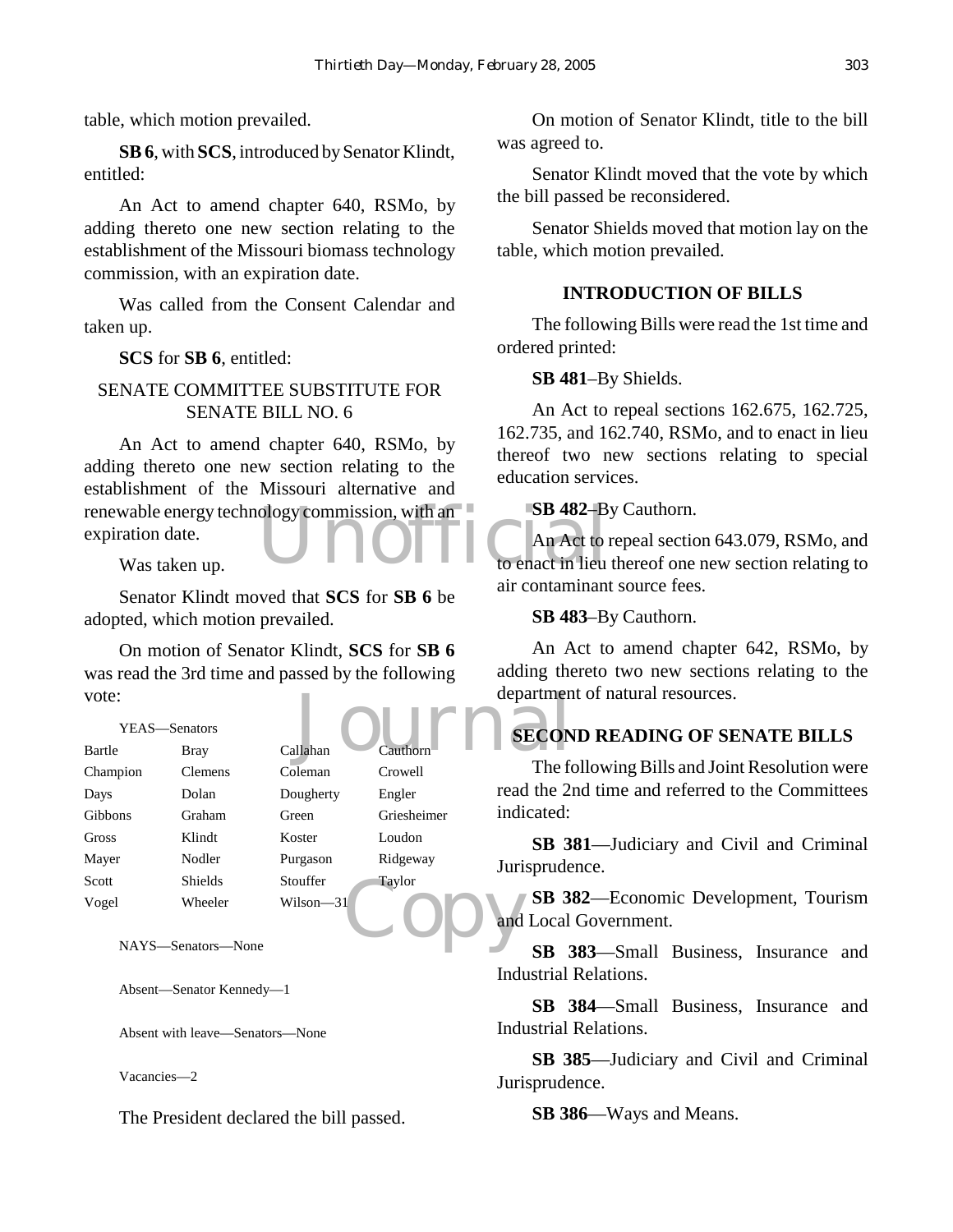**SB 387**—Ways and Means.

**SB 388**—Ways and Means.

**SB 389**—Financial and Governmental Organizations and Elections.

**SB 390**—Transportation.

**SB 391**—Judiciary and Civil and Criminal Jurisprudence.

**SB 392**—Economic Development, Tourism and Local Government.

**SB 393**—Aging, Families, Mental and Public Health.

**SB 394**—Financial and Governmental Organizations and Elections.

**SB 395**—Judiciary and Civil and Criminal Jurisprudence.

**SB 396**—Transportation.

tation.<br>
y and Civil and Criminal<br>
Unisprudence. **SB 397**—Judiciary and Civil and Criminal Jurisprudence.

**SB 398**—Governmental Accountability and Fiscal Oversight.

**SB 399**—Ways and Means.

**SB 400**—Economic Development, Tourism and Local Government.

SB 42 **SB 401**—Pensions, Veterans' Affairs and General Laws.

**SB 402**—Pensions, Veterans' Affairs and General Laws.

**SB 403**—Aging, Families, Mental and Public Health.

SB 404—Judiciary and Civil and Criminal<br>prudence.<br>SB 405—Judiciary and Civil and Criminal **SB 404**—Judiciary and Civil and Criminal Jurisprudence.

Jurisprudence.

**SB 406**—Ways and Means.

**SB 407**—Judiciary and Civil and Criminal Jurisprudence.

**SB 408**—Aging, Families, Mental and Public Health.

**SB 409**—Aging, Families, Mental and Public

Health.

**SB 410**—Aging, Families, Mental and Public Health.

**SB 411**—Commerce, Energy and the Environment.

**SB 412**—Small Business, Insurance and Industrial Relations.

**SB 413**—Commerce, Energy and the Environment.

**SB 414**—Financial and Governmental Organizations and Elections.

**SB 415**—Economic Development, Tourism and Local Government.

**SB 416**—Aging, Families, Mental and Public Health.

**SB 417**—Education.

**SB 418**—Judiciary and Civil and Criminal Jurisprudence.

**SB 419**—Judiciary and Civil and Criminal Jurisprudence.

**SB 420**—Judiciary and Civil and Criminal Jurisprudence.

**SB 421**—Transportation.

**SB 422**—Judiciary and Civil and Criminal Jurisprudence.

**SB 423**—Judiciary and Civil and Criminal Jurisprudence.

**SJR 19**—Pensions, Veterans' Affairs and General Laws.

#### **RE-REFERRALS**

President Pro Tem Gibbons re-referred **SB 343** to the Committee on Economic Development, Tourism and Local Government.

#### **REFERRALS**

President Pro Tem Gibbons referred **SCR 5** and **SR 448** to the Committee on Rules, Joint Rules, Resolutions and Ethics.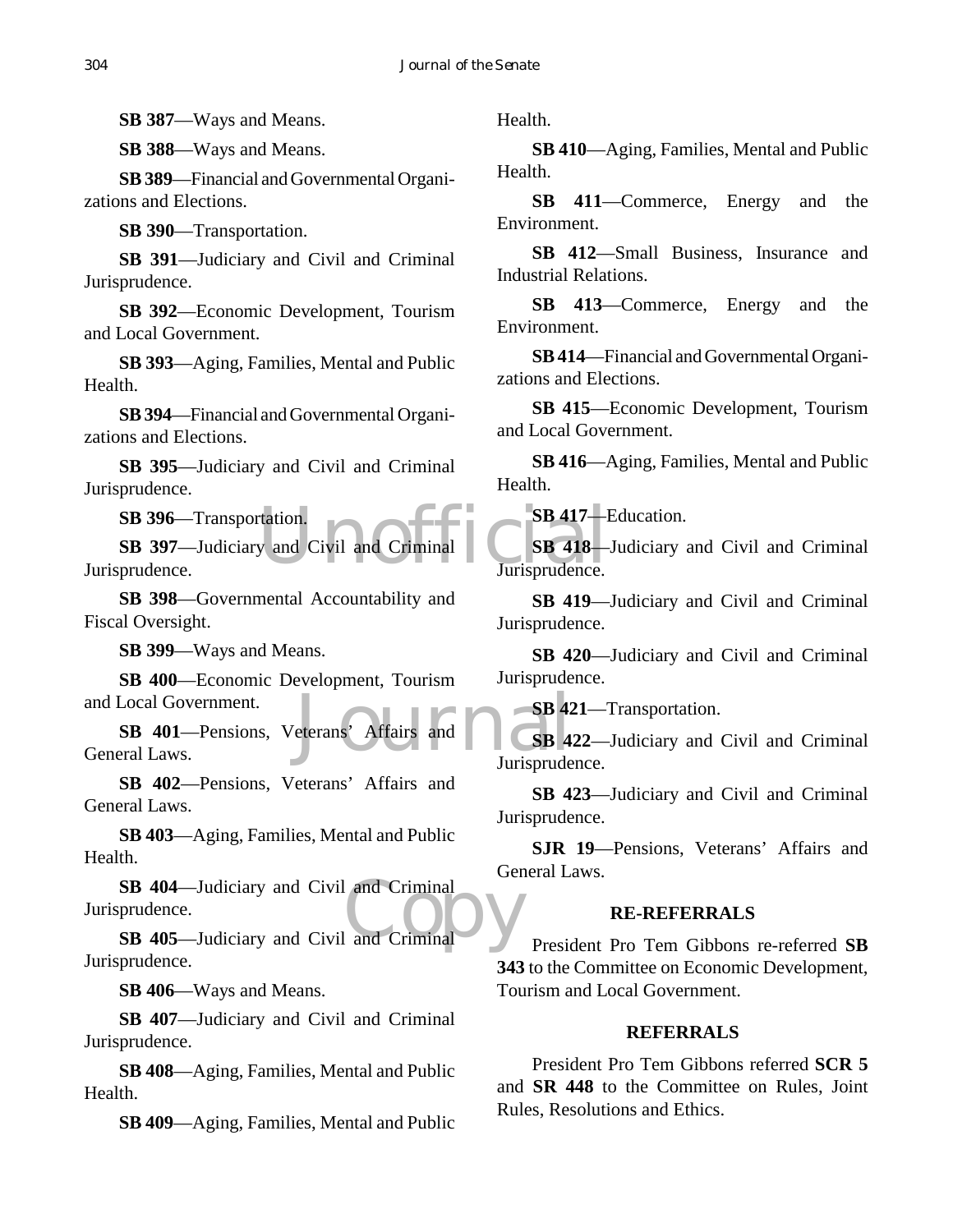#### **COMMUNICATIONS**

President Pro Tem Gibbons submitted the following:

February 23, 2005

Mrs. Terry Spieler Secretary of the Missouri Senate State Capitol, Room 325 Jefferson City, MO 65101

**RE: Appointment of Joint Committee on Corrections** Dear Terry:

Pursuant to Section 21.440 of the Revised Statutes of Missouri

(RSMo 2002), I am appointing the following senator to the Joint Committee on Corrections:

Senator Timothy Green If you have any questions, please feel free to contact me at your earliest convenience.

> Yours truly, /s/ Michael R. Gibbons MICHAEL R. GIBBONS President Pro Tem

On motion of Senator Shields, the Senate adjourned under the rules.

## SENATE CALENDAR  $\overline{\phantom{a}}$

# Unofficial THIRTY-FIRST DAY–TUESDAY, MARCH 1, 2005  $\Box$ FORMAL CALENDAR

#### SECOND READING OF SENATE BILLS

Journ<sup>SB 444-1</sup> Copys SB 424-Callahan and Bartle SB 425-Callahan and Bartle SB 426-Callahan SB 427-Callahan SB 428-Callahan SB 429-Callahan SB 430-Callahan SB 431-Callahan SB 432-Stouffer SB 433-Stouffer SB 434-Cauthorn SB 435-Wilson SB 436-Bray SB 437-Bray SB 438-Bartle and Callahan SB 439-Bartle and Callahan SB 440-Ridgeway SB 441-Ridgeway SB 442-Ridgeway SB 443-Taylor SB 444-Taylor SB 445-Taylor SB 446-Crowell SB 447-Crowell SB 448-Crowell SB 449-Crowell SB 450-Dolan SB 451-Dolan SB 452-Dolan SB 453-Loudon SB 454-Loudon SB 455-Loudon SB 456-Nodler SB 457-Wheeler, et al SB 458-Wheeler and Bray SB 459-Green SB 460-Koster SB 461-Koster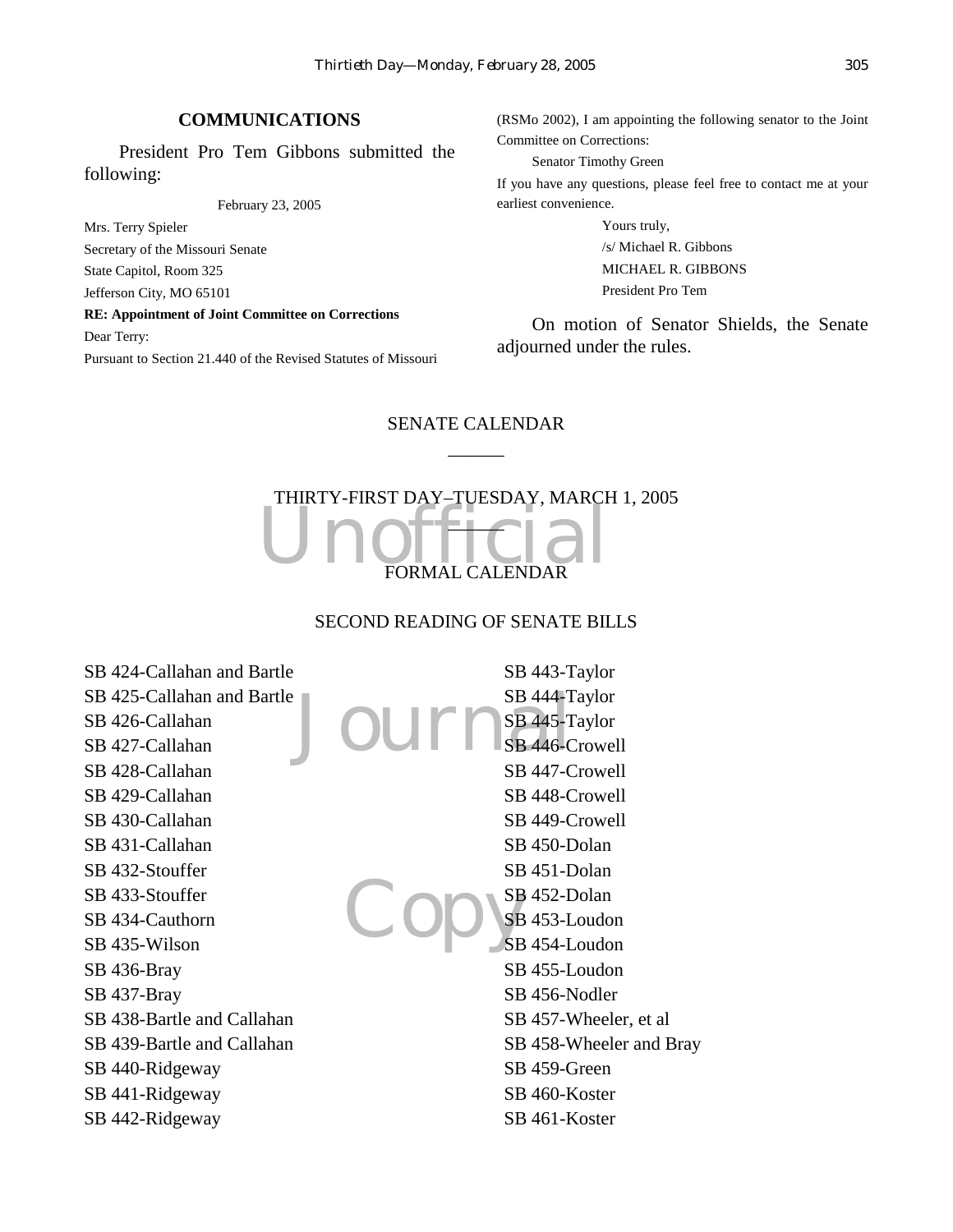| SB 462-Klindt           | SB 474-Kennedy  |
|-------------------------|-----------------|
| SB 463-Gross            | SB 475-Kennedy  |
| SB 464-Vogel            | SB 476-Scott    |
| SB 465-Vogel            | SB 477-Scott    |
| SB 466-Vogel            | SB 478-Scott    |
| SB 467-Griesheimer      | SB 479-Scott    |
| SB 468-Griesheimer      | SB 480-Shields  |
| SB 469-Griesheimer      | SB 481-Shields  |
| SB 470-Engler           | SB 482-Cauthorn |
| SB 471-Engler           | SB 483-Cauthorn |
| SB 472-Coleman and Days | SJR 20-Shields  |
| SB 473-Kennedy          |                 |

#### HOUSE BILLS ON SECOND READING

HCS for HB 441

(pending)



SB 185-Loudon, et al SB 269-Shields and Callahan, with SCS SB 173-Scott

SB 312-Dolan, with SCS SB 187-Cauthorn and Clemens

JOURNAL CALENDAR INFORMAL CALENDAR

SB 29-Dolan, with SCS & SA 1 (pending) SB 32-Bartle, with SCS & SS for SCS (pending) SB 179-Griesheimer, et al, with SCS

SB 210-Griesheimer, with SCS SB 225-Cauthorn, with SCS & SS#2 for SCS (pending)

SO CONSENT CALENDAR

Senate Bills

Reported 2/23

SB 252-Koster, et al, with SCS SB 177-Shields

SB 342-Bartle